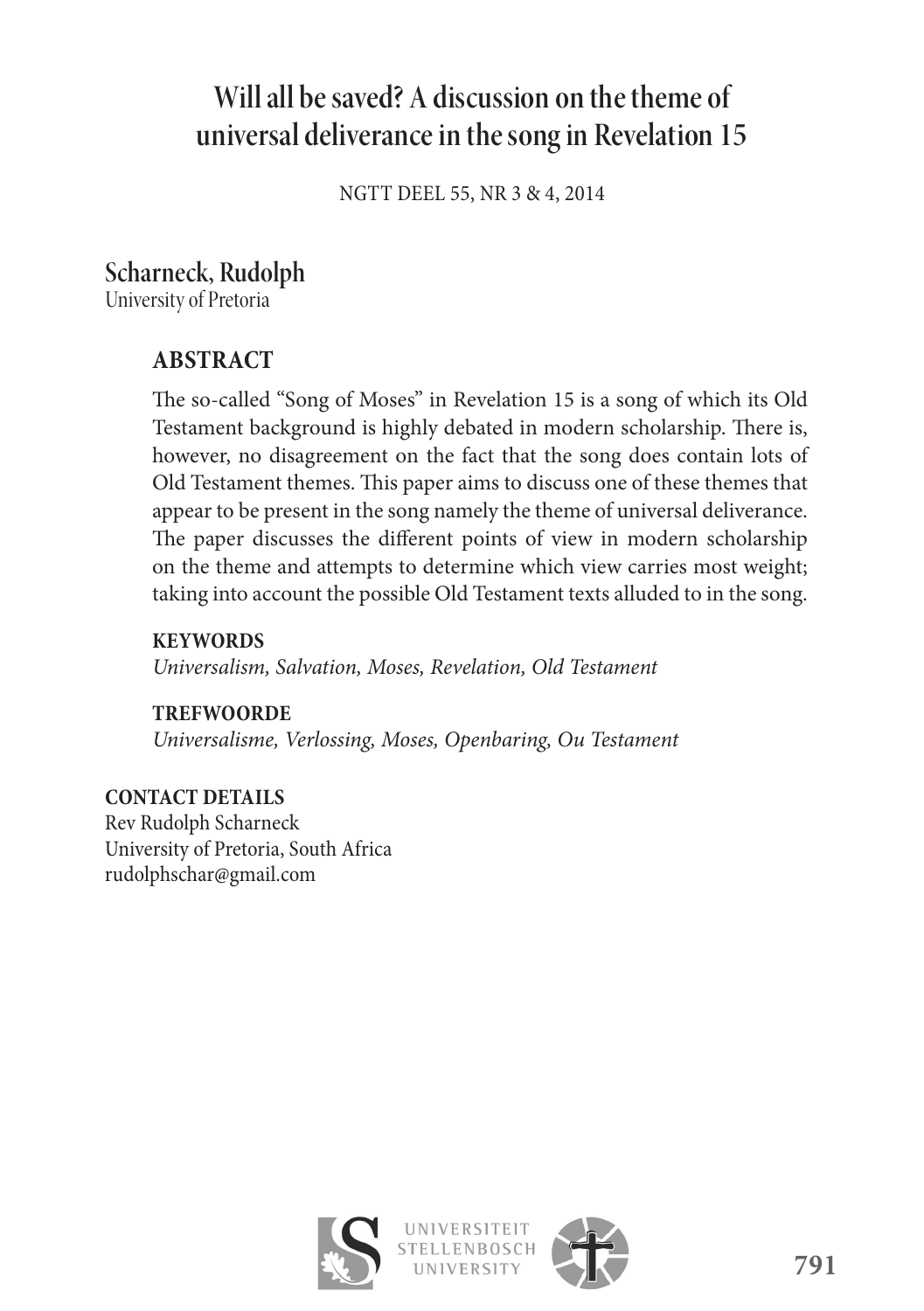### **1. INTRODUCTION**

In Revelation 15:3-4 a song is found, commonly known as "the song of Moses". The song is seemingly introduced by the words: καὶ ἄδουσιν τὴν ὡδὴν Μωϋσέως τοῦ δούλου τοῦ θεοῦ καὶ τὴν ᾠδὴν τοῦ ἀρνίου λέγοντες ("and they sang the song of Moses, the servant of the Lord and the song of the Lamb, saying:")<sup>1</sup> After this introduction a short song is found abounding with allusions to the Old Testament.<sup>2</sup> If there are so many allusions to the Old Testament, it is to be expected that it should be possible to identify some theological themes or motifs drawn from the Old Testament. On closer examination of the song it appears that there are indeed some Old Testament motifs present in the song. For example: The Lord as the Almighty God, the fear of the Lord, the Lord as the only holy One and also the idea that everyone, including those who do not repent on earth, might in the end be saved (a theme of universal deliverance<sup>3</sup>). It is this theme of universal deliverance, which will be the subject of investigation in the current paper, as there seems to be a lot of disagreement among scholars about it. It is also not the usual Christian point of view.<sup>4</sup>

- 3 This theme will also be referred to as a "universalist" theme.
- 4 It should, however, be indicated here that a well know and generally accepted theologian of the 20th century, Dietrich Bonhoeffer, argued for the possibility of universal salvation. His arguments was based on the grounds that Christians are no less sinners than nonbelievers and therefore are no more deserving of being saved than anyone else. This implies that if non-believers are not saved, then Christians should not be saved either (Greggs, 2010:500-501). According to Greggs (2010:504) Karl Barth has this same point of view as he states that "yes, it is true, for Barth, that Jesus stands at the door

<sup>1</sup> The author of this paper has argued in his thesis, titled *Identifying the so-called "Song of Moses" in Revelation 15,* for his MTh degree, received in April 2014, that the song of which the words are found in Revelation 15 is in fact the song of the Lamb referred to in verse 3a and "the song of Moses" is most probably a reference to the song of Moses found in Exodus 15.

<sup>2</sup> There are many different views on which Old Testament texts are actually alluded to in the song. The differences are very complicated and it is not within the scope of the current study to discuss it in detail. On example will suffice to illustrate the differences among scholars. Beale (1999:794) and also Van de Kamp (2000:354-355) argues for instance that the first part of the song alludes to Deuteronomy 28:58-59 while Van de Kamp (2000:355) also indicates that the the other texts alluded to in this song are Psalm 145:17, 86:9, Deuteronomy 32:4, Jeremiah 10:7, and Daniel 3:45. Moyise (2004:350) on the other hand does not see any indication of an allusion to Deuteronomy 28 in the song and he would rather argue that the allusion is to Tobit 12:22. The differences are clearly very complicated and it is not within the scope of the current study to discuss it in detail.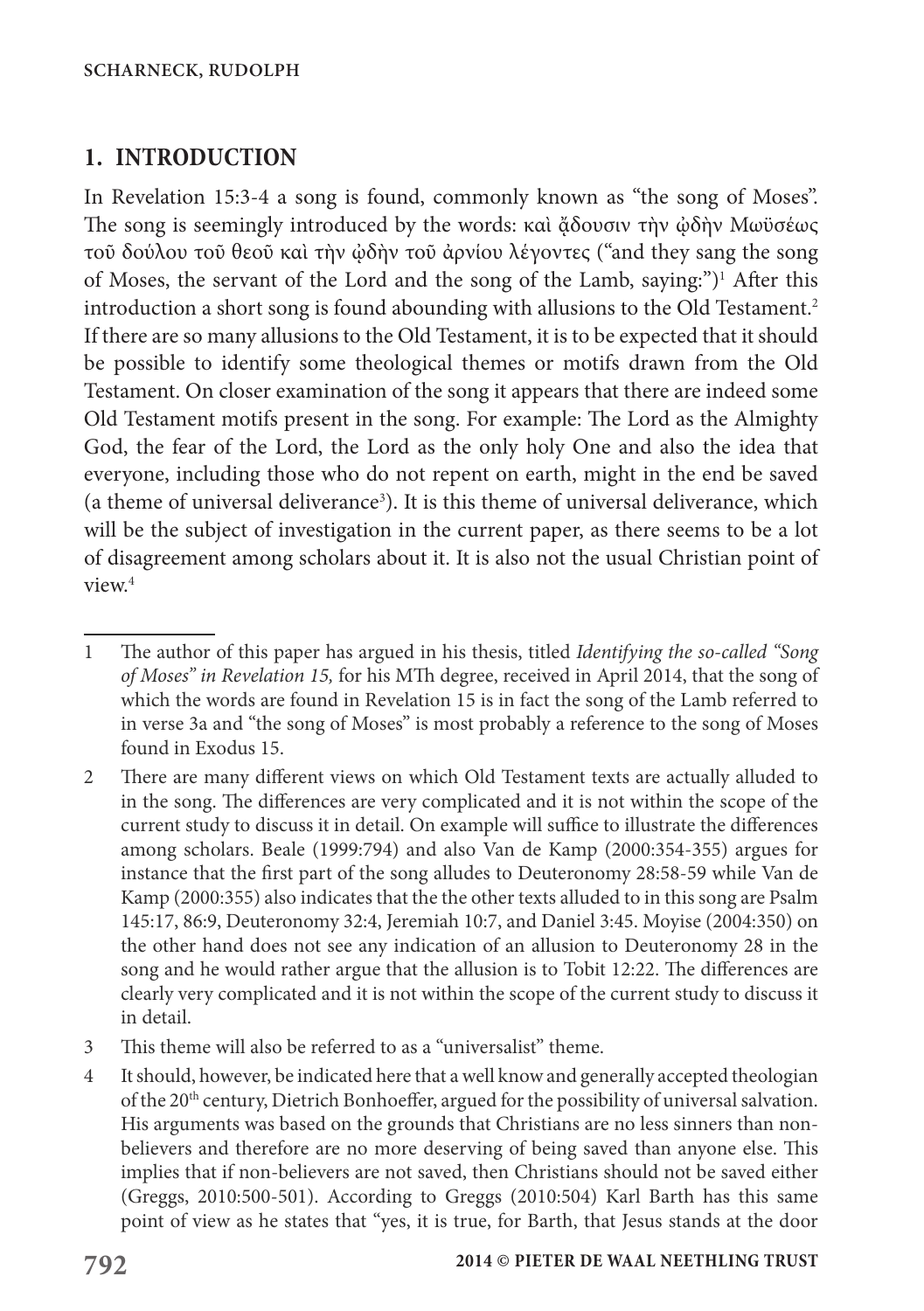The aim of this paper is to critically discuss the different points of view on the matter and investigate if John might have left open the possibility that everyone might in the end be saved. Furthermore it will be indicated why this motif might be seen as being drawn from the Old Testament.

# **2. INDICATIONS IN THE SONG OF A THEME OF UNVERSAL DELIVERANCE**

In the song in Revelation 15:3-4 there are a few possible indications of a theme of universal deliverance present in the text. The first is the allusion to Tobit 12:22 where the "great and marvellous *deeds*" of the Lord are mentioned as opposed to the other possibility of an allusion to Deuteronomy 28:59 which speaks of the great and marvellous *plagues* of the Lord which might be an indication of a universalist theme. This will be discussed in more detail in another section of this paper.

The second indication of a theme of universal salvation present in the text is the use of the phrase: πάντα τὰ ἔθνη ἥξουσιν καὶ προσκυνήσουσιν ἐνώπιόν σου ("all nations will come and worship before you"). At the end of verse 3 the Lord is also lauded as: ὁ βασιλεὺς τῶν αἰώνων ("King of the nations"). Smalley (2005:387) points out that "the nations" in Revelation always refers to the ungodly people, but in this specific instance the word is meant more inclusively to imply those who serve the Lord as well as those who do not.

### **3. THE OLD TESTAMENT**

Before looking further at the theme in Revelation it is important to investigate the presence of the motif in the Old Testament, specifically in the texts to which John most probably alludes to, as part of the argument in this paper is that the idea is drawn from the Old Testament. The idea of all nations coming before the Lord (πάντα τὰ ἔθνη ἥξουσιν) is not uncommon in the Old Testament. The first place to look at is Psalm 86 to which the song in Revelation 15 clearly alludes as it is indicated in the following table.<sup>5</sup>

and knocks, but in the power of his resurrection he is able to make his way into locked rooms."

<sup>5</sup> Beale (1999:796-797) argues that most of the language of Rev 15:4 comes from Ps 86(85):9-10. Looking at the table provided it is clear that there are indeed many correspondences between the two texts. Moyise (2004:351) agrees and says that "the closest linguistic parallel with Rev 15:3-4 is Ps 86:8-10*.*" The irony of the fact that Beale (1999:797) acknowledges the important role played by Ps 86:9 in the song will be discussed later on in this paper.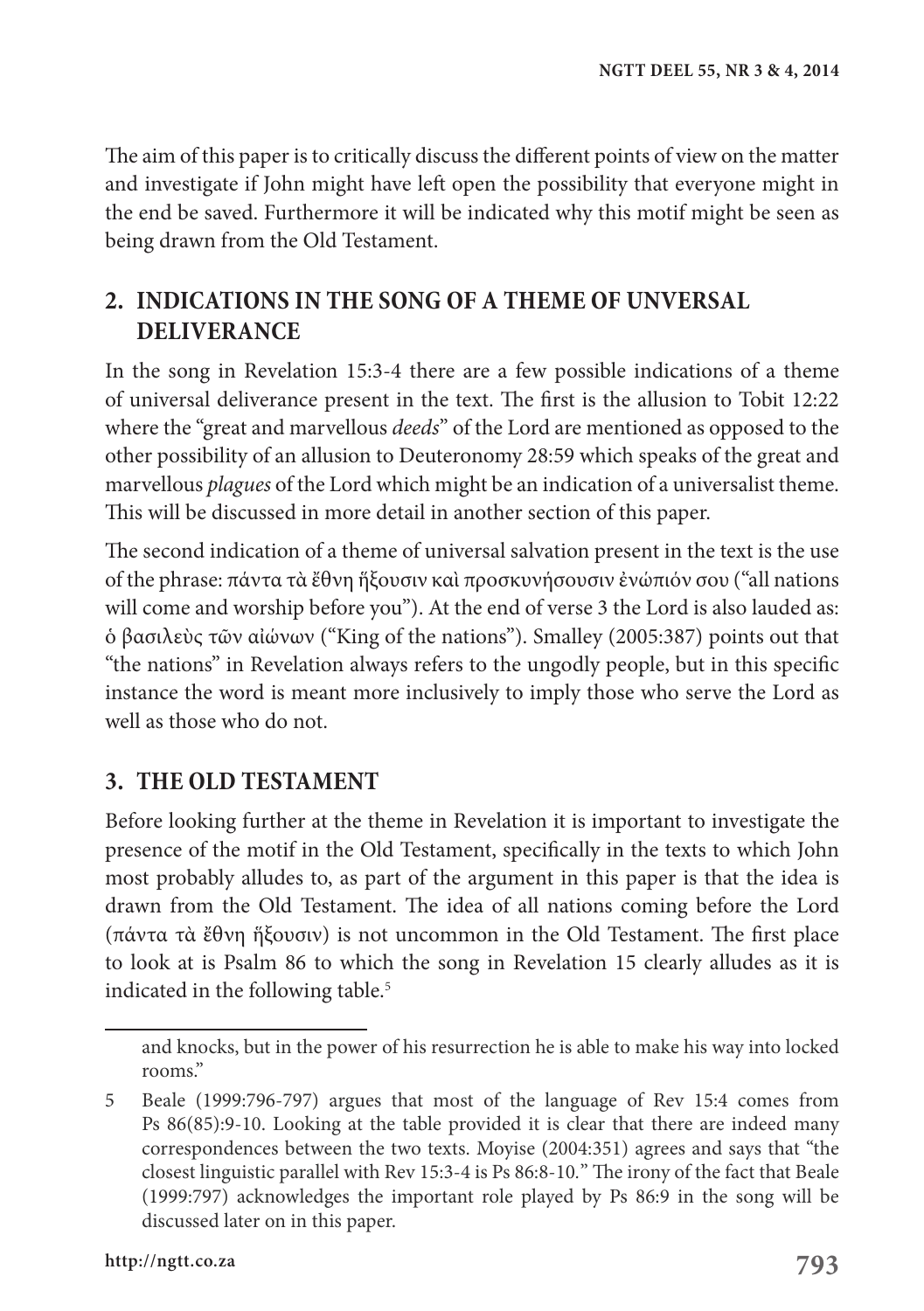| <b>Rev 15:4b</b>            | Psalm 85:9LXX                     |
|-----------------------------|-----------------------------------|
| πᾶντα τα° εθνη              | πᾶντα τα® εθνη                    |
|                             | οσα εποίησά                       |
| ηχουσιν και <sup>*</sup>    | ηχουσιν και <sup>ε</sup>          |
| προσκυνήσουσιν εθνώπιον σου | προσκυνῆσουσιν εθνῶπιὃν σου       |
|                             | κῦριε και δοχᾶσουσιν το ονομᾶ σου |

The Psalmist sees the Lord as so almighty that everyone will eventually come before him and worship him. Tate (1990:381) argues that Psalm 85:8-13LXX is about the "affirmation of the incomparable sovereignty of Yahweh". He subdivides this section into two sections of which the first part is verse 8-10 to which the song in Revelation 15 most probably alludes. This first part especially focuses on the "incomparable nature of the Lordship of Yahweh" (Tate, 1990:381). This idea of the incomparability of Yahweh is also a strong theme in the song in Revelation 15 and in verse 4 it is specifically stated that  $\sigma\tau\mu\tilde{\sigma}\nu\dot{\sigma}$  or  $\tilde{\sigma}$  ("for you alone are holy"). The incomparability of the Lord is strongly linked to the theme of universal salvation, because it implies that the Lord is so strikingly different and more wonderful than any other God that no one is able to resist worshipping Him. In the song in Revelation 15 this incomparability of the Lord is therefore given as the reason why everyone will worship Him. The same is true for Psalm 85LXX. In Psalm 85LXX it is Yahweh's incomparable greatness ( $\sigma v^{\epsilon} \in \hat{C}$  o  $\theta \in \sigma^{\epsilon}$  μο $\nu \circ \phi$ ) that causes all nations to come and worship Him.

In Isaiah 2:2 it is said that the house of the Lord will be exalted to the highest mountains and all nations will come to it –  $\eta\chi$  over  $\theta$   $\eta$   $\omega$   $\theta$   $\tau$  $\alpha$   $\epsilon$  e1 $\theta\gamma$ . Watts (2005:49) discusses the text of Isaiah 2:1-5 in detail and reaches the conclusion that "there is little here of the idealistic perfection pictured in 11:6-9 or 35:1-10. It nonetheless describes a sharp reversal of policy and goal. There is nothing here of political dominance or of nationalism. Zion's appeal will be religious and universal." Clearly then, even when taken in its original context, Isaiah 2:2 suggests something of a universalist theme. Watts (2005:50) does however indicate that the idea of judgement is still important. Even though all nations are now welcome in the city of Yahweh, the requirement for residence in the city is still obedience to Yahweh. The next chapter has a strong theme of judgement centering on "the day of Yahweh" which might be seen as support for this argument. This does not however mean that John could not have broadened the idea of universal salvation. Is has been indicated in other sources that John at times takes Old Testament themes from their original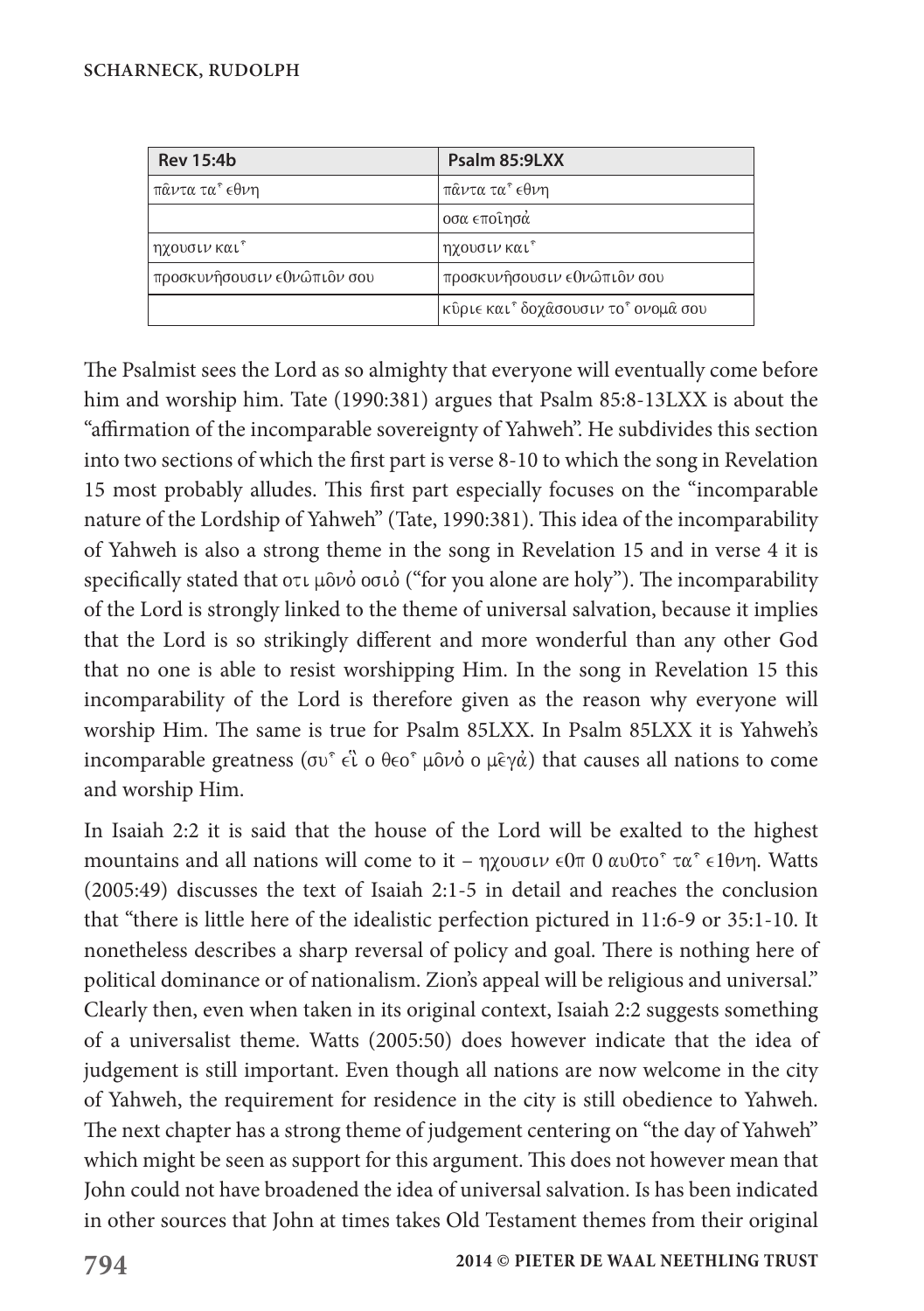context and gives it new meaning without totally disconnecting it from their original context.6

Isaiah 66:18 states that the Lord will gather all the nations and they will be able to see His glory - ερξομαι συναγαγείν παντα τα εθνη και<sup>ε</sup> τα<sup>ε</sup> γλώσσά και ηχουσιν και ε oψονται τη<sup>ε</sup>ν δôχαν μου. In both texts there is an eschatological perspective present. This gathering of the nations before the Lord in the last days is an important theme in the book of Isaiah. Beale (1999:797) points out that this idea that all nations will come to Zion is a strong prophetic theme that can be found in other prophetic literature as well. $^7$  This indicates that among the prophets there is some kind of idea that all nations will eventually bow before the Lord and worship Him. As the theme is also present in at least one Psalm, it is not limited to the prophetic literature. It is therefore clear that there are some indications in the Old Testament that all nations might be present before the Lord at the end, worshipping him for all he has done. The question still remains whether this implies that they will be saved regardless of their faith in the Lord is not evident thus far, but it is clear that the song in Revelation 15 connects to this theme in the Old Testament when describing the glory of the Lord.

Looking at both of the Old Testament songs connected to Moses, it is clear that none of this universalistic perspective is present in either one of the two songs. There is, however, one instance, namely Deuteronomy 32:43, where the MT reads: הַרְנִינוּ גוֹיָם שָׁמֹּוֹ – literally "rejoice (praise), nations, His people ..."<sup>8</sup> The word יוים has been translated with oupavoi ("heavens") in the LXX and עָם ("nation") as  $\psi$  ("with"), translating the text as "rejoice, heavens, with his people".9 Still one might argue that even if the Hebrew is to be taken as the correct reading, it is not necessarily an indication of a theme of universal deliverance, because the verse seems to be more of a warning against the nations not to harm the people of God and not a call to worship him or an indication of the deliverance of all nations regardless of their actions and what they believe. However, it would seem strange that people will rejoice who is being judged. They would rejoice if they also receive deliverance.

<sup>6</sup> cf. Moyise (2003:399)

<sup>7</sup> Beale (1999:797) specifically mentions Isaiah 2:3, 49:22-23, 60:14, 66:22-23; Micah 4:2; Zechariah 8:20-22, 14:16.

<sup>8</sup> Translations had a lot of trouble translating this verse. Some translated it as saying that the nations should be glad with the people of God for example "rejoice, nations, with his people" (New King James Version). Others would rather see it as saying that the nations should praise the people of God for example "al julle nasies, julle moet die volk van die Here roem" (Nuwe Afrikaanse Vertaling).

<sup>9</sup> It is clear that the translator of the LXX text had difficulty making sense of the Hebrew text and attempted to translate it in a way, which actually does make sense.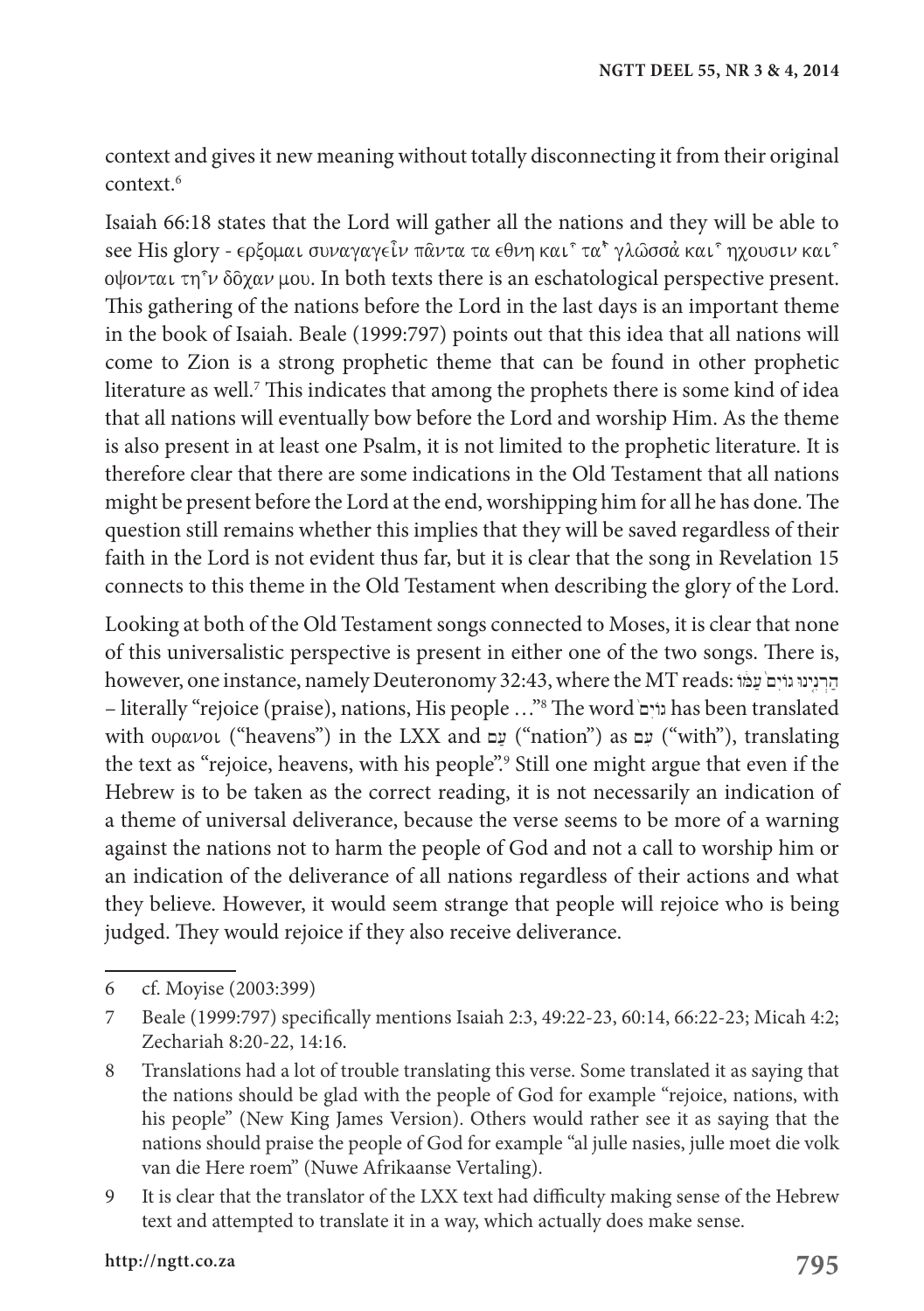### **4. THE VIEWS OF SOME SCHOLARS**

It might now be helpful to turn to what other scholars already wrote in this regard. Especially the works of Beale (1999), Van de Kamp (2000), Bauckham (1993) and Moyise (2004) are important here.

There is a clear difference of opinion between Beale (1999:797) and Van de Kamp (2000:355) on the one hand, and Bauckham (1993:297) and Moyise (2004:354) on the other. Beale and Van de Kamp appear to be arguing against a universalistic view of the judgement of God in Revelation, specifically in relation to the song of Moses. This is especially indicated by their argument that the first words of the song are an allusion to Deuteronomy 28:59-60 which speaks about the "plagues of the Lord" which are used to judge the enemies of God's people. Beale (1999:798) connects Deuteronomy 32 to the song in Revelation because he sees in both the theme of judgement. He also explains why he is against a universalistic theme in the sense that all nations will in the end be saved. To him the word  $\pi\alpha^*$  is not used with the meaning of "all" in the sense of every nation, but rather all nations who accepted the Lord. He states that: *"*The sense in these verses is not 'all' without exception, but all with distinction. Otherwise some of the verses would affirm that all without exception are redeemed and others that all without exception are deceived or judged, which clearly is not the case." He points to other New Testament texts to emphasize his argument that everyone could not be saved. To him the whole song is about God's incomparability in his saving act. Van de Kamp (2000:355) sees the fact that the song is (in his view) also called the song of Moses, as a strong indication that the song is about the theme of judgement that runs through the song. He agrees with Beale (1999:794) that the first part of the song is an allusion to Deuteronomy 28:58- 59. The view of Beale (1999:798) follows on the reasoning of Beckwith (1967:676) who argues that the song is most certainly about the punishment of the enemies of God for their wrongful deeds. This is indicated by the placement of the song right after the announcement of the last seven plagues and directly before the start of the judgement. He continues to argue that the song is therefore not a song by the saints in reaction to their victory. It is only a song of praise for the just judgements on the enemies of the Lord (Beckwith, 1967:676). Most other scholars do not support this opinion, yet it is to a certain extend in line with the strong theme of judgement that Beale (1999:798) sees present in the text. Decock (2009:282) agrees with this as he sees the use of the word  $\delta$ ικαι $\delta \mu$ ατα as an indication of the judgement on the enemies of the people of God. On the other hand, this judgement might just be a warning to the people and not the final judgement.

It is somewhat ironic that Beale (1999:797) argues that Psalm 86(85) plays such an important role in the song in Revelation 15. He is strongly opposed to seeing a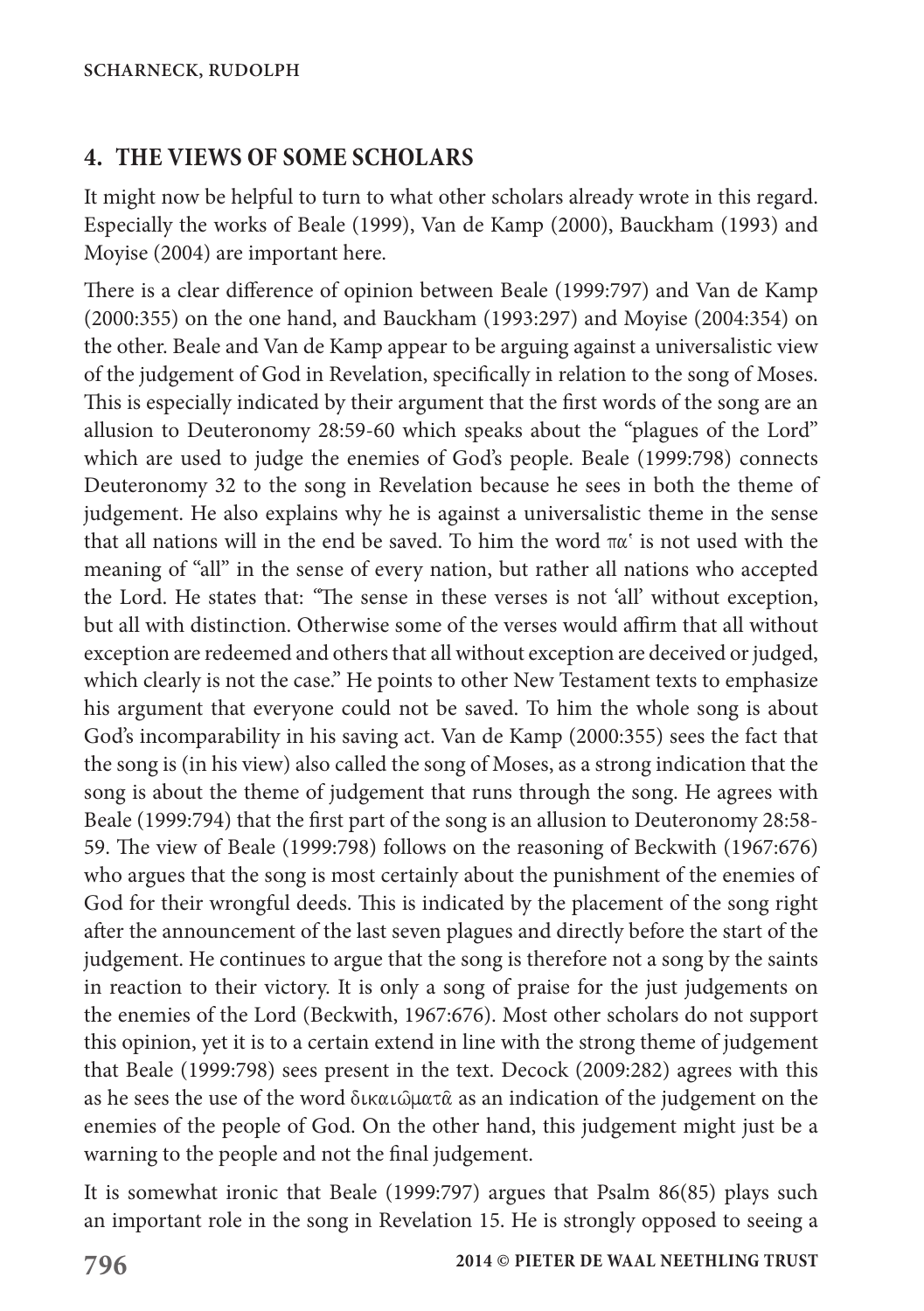theme of universal deliverance in the song, but exactly the Psalm that plays in his view such a great role in the song is a Psalm that itself seems to contain clear strains of a universalistic theme (Beale, 1999:798).

The view of Carey (1999:151) in this regard is worth adding to the views of Beale (1999:798) and Beckwith (1967:676) as he states about the message of Revelation in general, and the song in Revelation 15 specifically: "Indeed, the powerful suffer, but so do the weak. Revelation subtly erases the distinction, offer equal judgement – but not opportunity – to all." This view is in contrast with the opinion of Bauckham (19993:297) to which this discussion will now turn.

Bauckham (1993:297) and also Moyise (2004:354) sustain the universalistic theme found in the last words of the song (oti  $\pi\hat{\alpha} \nu \tau \alpha$   $\tau \alpha^{\epsilon}$   $\epsilon \theta \nu \eta$  ηχουσιν και  $\epsilon$  προσκυνήσουσιν  $\epsilon$ 0 $\nu$   $\hat{\omega}$  πιδ $\nu$  σου). Bauckham (1993:307) makes it clear that "the problem cannot be solved by regarding the response of the nations in 15:4 as merely craven fear and enforced worship, an unwilling but unavoidable acknowledgement of God's sovereignty, to which they are reduced by God's final judgements. This would be to ignore the similarity between 15:4 and 11:13; 14:7 in the language used for the nations' response to God. Furthermore, the response of unrepentant sinners to the seven plagues is not craven fear and enforced worship. On the contrary, they curse God."

This reaction of the unrepentant sinners to God's judgements is clearly expressed in Revelation 16:9, 11 and 21. Therefore, Bauckham (1993:307) does not accept that the worship which all nations bring to God is simply because they have to, or because they are forced to, even though they are unrepentant. He sees this universalistic theme also in Revelation 21:3 where it is said that the dwelling of God will be with the people ( $\tau \omega \nu \alpha 0 \nu \theta \rho \omega \pi \omega \nu$ ). Bauckham (1993:310) sees this as reference to all humanity, not just those who believed in the Lord. This is a continuation of the Old Testament texts which point to the hope that one day many other nations will also be under the reign of God and not just the Israelites, as it is written in Zechariah. Therefore the universalistic theme in Revelation expands on the predictions of Zechariah and opens up the reign of God to "all humanity". Bauckham (1993:306) sees the song in Revelation 15 as underlying exegesis of the song in Exodus 15.<sup>10</sup> His view on the matter of the universalistic theme is therefore summarised where he argues that the song in Revelation 15 is a song of praise for the wonderful deeds of the Lord, just as the song in Exodus 15 praises the Lord for his wonderful deeds in saving the Israelites from the Egyptians. The praise in Revelation also leads to

<sup>10</sup> To him the song in Revelation 15 is very strongly connected to the song in Exodus 15, but on an "invisible" level. The song in Revelation 15 is mean to explain the true meaning of the song in Exodus 15.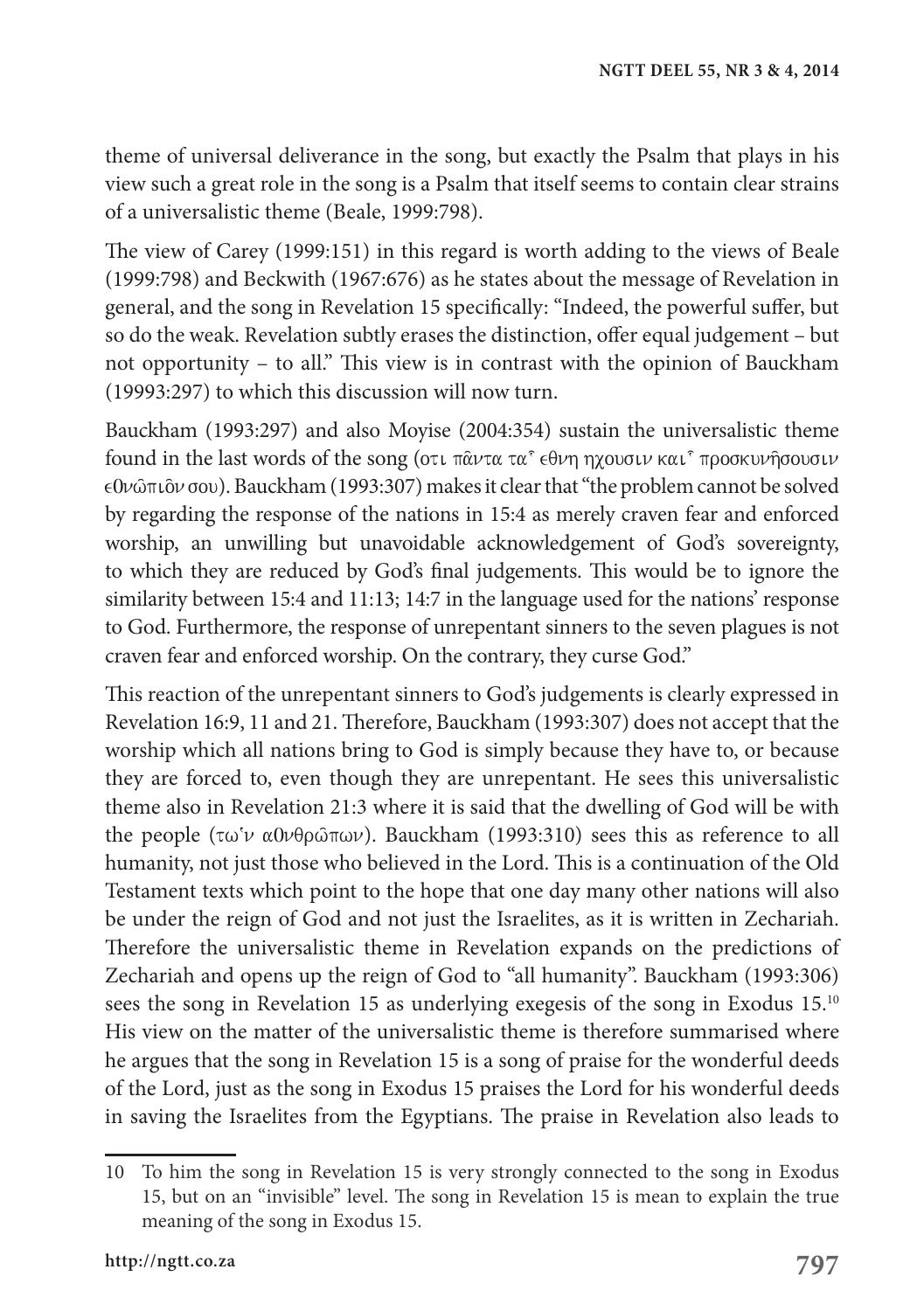"the repentance and worship of all the nations" just as the praise in Exodus "led to the awed recognition of his deity by the nations who heard of them" (Bauckham, 1993:306). This seems to be in line with the opinion of Ladd (1972:203) who believes that these last plagues are intended to convince everyone one last time to worship the Lord and give them one more chance to repent.<sup>11</sup>

All of this leaves one of two possibilities: either they will worship God because in the end everyone will repent, or they will worship because everyone will be saved, regardless of their faith and after they have been saved they worship God out of gratefulness. It appears that Bauckham (1993:296) thinks that in the end all will be saved, even if this means they only repent after seeing the judgements of the Lord at the end.

Beale (1999:799-780) gives quite a lengthy explanation as to why he disagrees with Bauckham on this matter. He does give Bauckham credit that there might be a "universalist strain" in some Old Testament passages, but he concludes that it can at most mean that certain nations will be forced to acknowledge the one true God at the day of judgement and others will do it willingly, thus still making the distinction between those saved and those judged. He cannot see that John has reinterpreted the Old Testament passages from Exodus and Deuteronomy in such a way that the theme of judgement in both is not reflected in the new song based on these two texts.12 The opinion of Beale (1999:798) on this universalistic perspective is summarised by him in one sentence: *"*At the consummation of history all will acknowledge God's glory, either willingly or forcibly."13 To him this theme is carried through from the Old Testament prophecies where some people among the nations are said to repent and they are saved, while others remain unrepentant and these unrepentant people are judged at the end. This is in line with the view of Ladd (1972:206) who states (about the phrase οτι πάντα τα<sup> $\epsilon$ </sup> εθνη ηχουσιν και<sup> $\epsilon$ </sup> προσκυνήσουσιν ε0νώπιον σου) that "taken out of context these words could be interpreted to mean a universal salvation of all nations*"* and also "the Bible constantly looks forward to a day when God will reign on the earth, surrounded only by those who find their joy in worshiping Him.*"*

Moyise (2004:354) disagrees with Beale (1999:799) and quite rightly so, because in Revelation 15 the song is said to be about God's marvellous and wonderful *deeds*

<sup>11</sup> The view of Ladd (1972:203) is more in line with the view of Beale (1999:798), as it will be indicated later in this paper.

<sup>12</sup> Beale (1999: 798) is quite sure that the songs in Exodus 15 and Deuteronomy 32 are in the background of the song in Revelation 15 and therefore they have to play some kind of a role in this text.

<sup>13</sup> Beale (1999:799).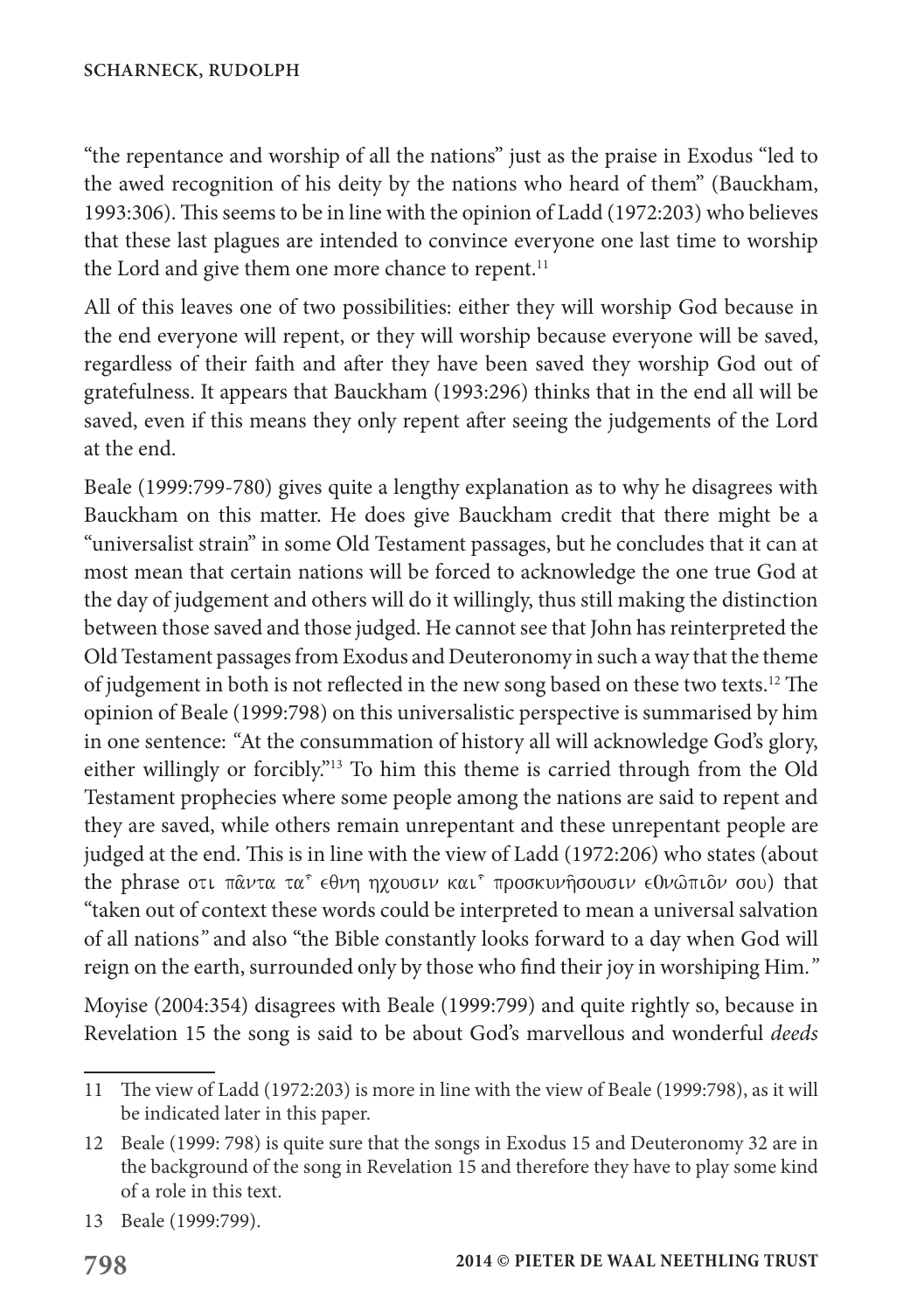$(\tau \alpha^{\epsilon} \epsilon \rho \gamma \alpha)$ , while Deuteronomy 32 speaks about God's marvellous and wonderful  $plaques (tau^ \text{m} \eta \gamma \hat{\alpha})$ . Should the view of Beale (1999:797) be sustained, it would imply that John has changed the text from *plagues to deeds,* which according to Moyise (2004:354) seems unlikely as there are other texts, for instance Tobit 12:22, where there is mention of God's marvellous and wonderful *deeds.*14 It also undermines Beale's own argument about the strong theme of judgement present in the song in Revelation 15 as taken over from the Old Testament. Beale (1999:798) does acknowledge that there are other Old Testament texts also present as background for the song in Revelation, therefore one cannot even argue that he might have seen the song as only alluding to the songs attributed to Moses in Exodus and Deuteronomy where none of the universalistic themes are present. If he sees the change as being deliberately done by John, then it is even more of an argument for the universalistic theme, because then John would have deliberately changed a word linked to judgement to a more euphemistic word.

On the other hand, in the context of Revelation it might be in John's mind that  $\tau \alpha^{\epsilon}$  $\epsilon \rho y \alpha$  is a synonym for  $\tau \alpha^{\gamma} \pi \lambda \eta y \hat{\alpha}$ . The plagues are after all brought about by the Lord and therefore can be seen as his works. The plagues of the Lord are in Revelation 15:1 described as μέγα και<sup> $\epsilon$ </sup>θαυμαστôν ("great and marvellous") while his works are described using the same words only two verses later (Revelation 15:3). Despite the above mentioned, this argument does not explain why John would deliberately change "plagues" to "works" in a song that introduces the last seven plagues in Revelation.15 Therefore this argument has to be dismissed as highly improbable. It is also not mentioned by any scholar consulted.

Furthermore, all the arguments of Beale (1999:798-799) for a strong theme of judgement in the text are mainly based on the fact that he is confident that the two Old Testament songs found in Exodus 15 and Deuteronomy 32 respectively are in the background of the song in Revelation 15. It has been indicated above that these two songs indeed do have a strong theme of judgement, which is to be understood in the light of the fact that these songs are both in reaction to the deeds of the enemies of Israel and the victory of God over these enemies. The problem is that Beale (1999:798) does not even consider the possibility that the song written down might not be the song of Moses at all, but maybe a totally new composition to

<sup>14</sup> See also Du Rand (1995:205).

<sup>15</sup> It might probably be possible that John did not know the text of Tobit. To prove this would however be impossible. I might also be that he did know the text of Tobit, but because the context is not an Exodus context, he alluded to a text from an Exodus context, which will does not answer the question as to why John would change the word "plagues" to "works" in this instance.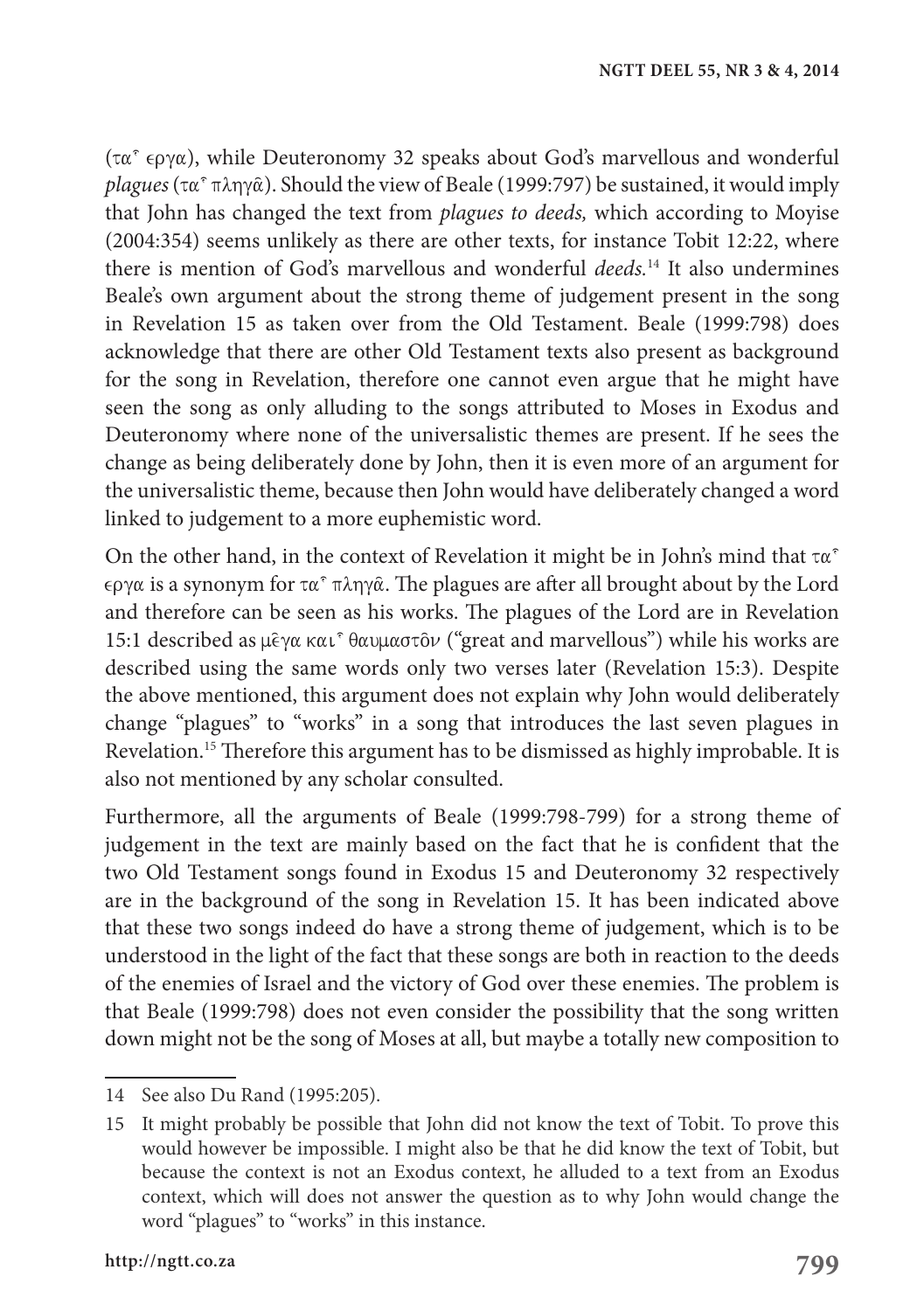celebrate a totally new way of God dealing with people, which could still be seen as parallel to the songs of Moses in the Old Testament and the redemption at the Red Sea.<sup>16</sup>

Beale's (1999:798) reference to three New Testament texts – Romans 10:18, Colossians 1:6 and 1 Thessalonians 1:8, which all indicate that people who do not accept the gospel will in the end be judged, is an indication of his bias. It look as though he supports the normal view of the Christian faith that at least those who chose against Jesus will finally perish and not be able to worship the Lamb. They will ultimately burn in the fire of hell. From the evidence presented it seems like Beale might be so strongly influenced by this idea that he will not accept any other idea that might be presented by another Biblical text.

# **5. CONCLUSIONS**

When the universalistic perspective in the song in Revelation 15 is explored, it comes down to two main problems: on the one hand it is clear that the Old Testament songs connected to Moses give no indication that all nations will be saved. On the contrary, in Exodus 15 the song is a song of praise for God's victory over the Egyptians, even though Bauckham (1993:306) sees an underlying theme that is fulfilled in the universalistic theme in Revelation. The song in Deuteronomy 32 is also a song about God's punishment on the enemies of his people. On the other hand it cannot be ignored that there is a hint of a universalistic perspective at play in Revelation 15 when it is said that all nations will worship the Lord, the same perspective that is found in much of the Old Testament prophesies as well as in Tobit and in some Psalms. If the people were to be condemned to eternal fire, there would be no way for them to praise the Lord at the end. To come to a final conclusion on the matter would ask for a more thorough study of Revelation and the literature on Revelation, which is not within the scope of the current study. Examining all evidence that emerged from this study, however, it appears that the view of Bauckham (1993:396) does make sense especially in terms of the universalistic theme present in the song in Revelation 15. Looking only at the evidence presented in this paper on the small passage explored it appears that there is a possibility that according to Revelation everyone will in the end have one last opportunity to choose for the Lord and against the beast and then be saved. As they will then know the true greatness and majesty

<sup>16</sup> It might be very possible that the song in Revelation 15 is only the song of the Lamb and the phrase "the song of Moses, the servant of God" might refer to one of the other songs connected to Moses in the Bible.